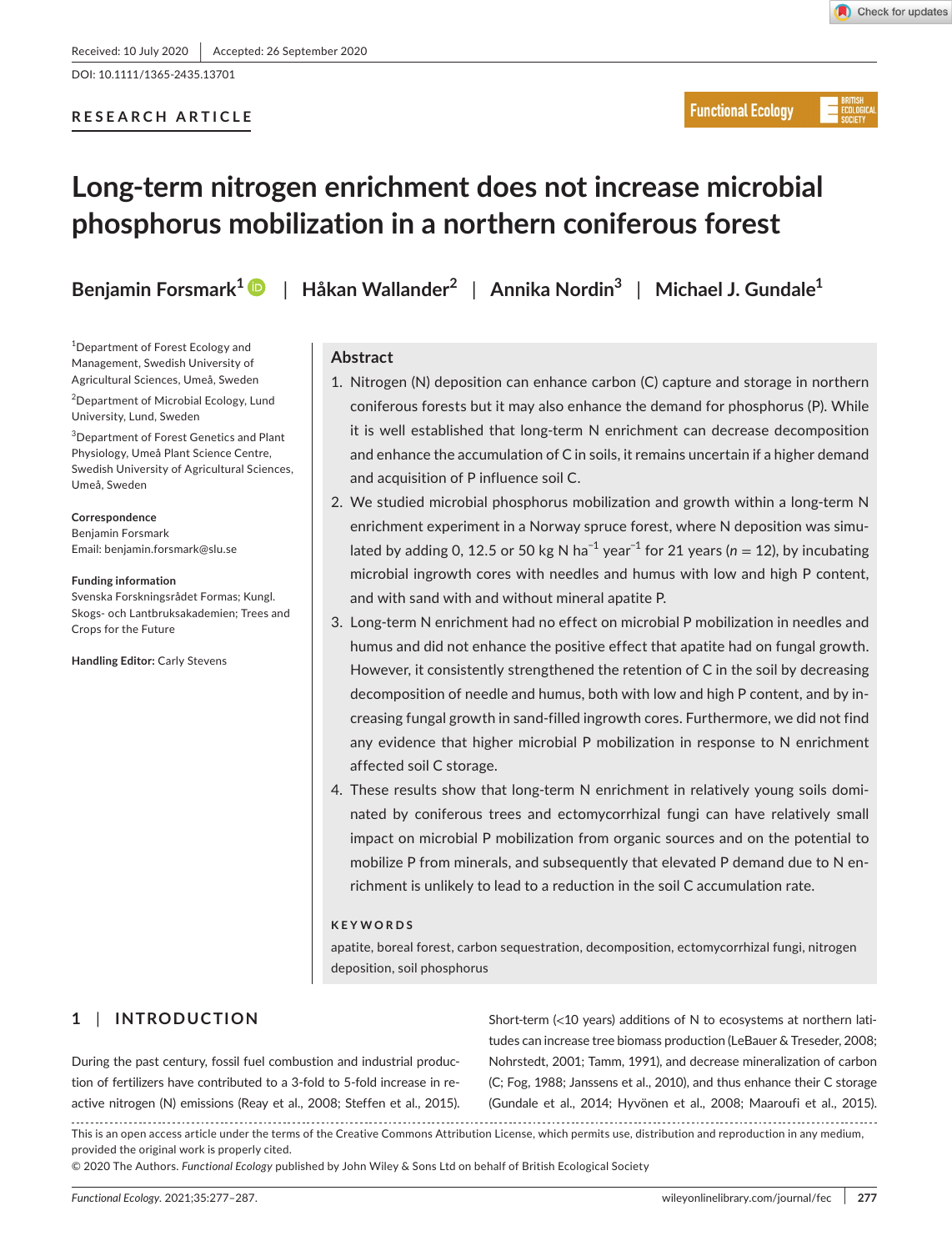Thus, the increased input of N to northern coniferous forests during the past century may contribute to mitigate climate change by enhancing the C sink of ecosystems at northern latitudes (de Vries, 2009; Holland et al., 1997; Pan et al., 2011). However, although the input of N to northern forests is typically relatively low, long-term (>10 years) inputs may gradually shift limitations from N towards other factors. The impact of N deposition on the ecosystem C sink is therefore likely to depend on the availability of other growth-limiting resources, and how the acquisition of these other resources impacts the storage of C that is already present, particularly in soils where most of the C typically is stored (de Vries et al., 2014; Luo et al., 2016; Tarnocai et al., 2009).

After N, phosphorus (P) is the element that is required in the highest amount by forest vegetation and the demand for P is likely to increase as a consequence of long-term N deposition, and may even become limiting in some environments (Almeida et al., 2018; Harpole et al., 2011; Vitousek et al., 2010). In northern coniferous forests, P originates from minerals, mainly apatite that is mobilized by weathering, and once mobilized it is efficiently recycled via microbial decomposition and mobilization from plant litter (Stevenson & Cole, 1999). During the humification of plant litter, saprotrophic microbes and root-associated fungi such as ectomycorrhizal fungi (EMF) act in concert to mobilize N and P (Berg, 2014; Smith & Read, 2008). Supplied with labile C via tree roots, EMF is capable of extracting nutrients in the humus (Clarholm et al., 2015; Lindahl & Tunlid, 2015; Talbot et al., 2008). They become particularly prominent during late stages of decomposition (Berg & McClaugherty, 2014; Lindahl et al., 2007), and contribute to decomposition by producing enzymes and organic acids that can destabilize soil organic matter (Clarholm et al., 2015; Kuzyakov, 2010; Talbot et al., 2008). Whereas it is well known that short-term N enrichment of coniferous forests at northern latitudes can decrease EMF biomass and inhibit decomposition (Fog, 1988; Janssens et al., 2010; Treseder, 2008), it is not well understood whether N enrichment in the longer term (>10 years) influences the mobilization and supply of P. The inhibition of decomposition could potentially reduce P availability, but higher P demand could also trigger decomposition targeting P (Clarholm et al., 2015; Kuyper, 2017; Lambers et al., 2008). Thus, in addition to uncertainties regarding the supply of P as a growthlimiting resource, it is also uncertain how N may affect soil organic matter and the soil C sink when P becomes increasingly deficient (Luo et al., 2016; Wieder et al., 2015).

Several studies have found that P concentrations in plant tissues have declined in areas with high N deposition (Braun et al., 2010; Jonard et al., 2015), an effect that also can be generated experimentally by N addition (Almeida et al., 2018; Hedwall et al., 2017; Prietzel & Stetter, 2010; Tarvainen et al., 2016). Increased demand for P by vegetation could potentially constrain the C sink of forests in areas with elevated N deposition by limiting C uptake but could also affect the large pool of C present in soils, by increasing C allocation to nutrient acquisition in the organic layer and the mineral soil (Wieder et al., 2015). If N deposition enhances growth and the demand for P beyond the supply by mobilization by decomposition of litter and humus, further growth will ultimately be limited by the

rate of mobilization of P through the weathering of primary minerals (Akselsson et al., 2008; Peñuelas et al., 2013).

Experiments growing tree seedlings at varying P availability in controlled laboratory environments have shown that trees allocate more photosynthate to root-associated fungi and that fungal weathering of apatite increases when the availability of P is low (Smits et al., 2012; Wallander, 2000). Similarly, field experiments have demonstrated that low foliage P concentrations correspond with a high fungal exploration of apatite in the mineral soil (Wallander & Thelin, 2008) and that the production of EMF biomass can be stimulated if N addition leads to increased P deficiency (Almeida et al., 2018; Wallander & Nylund, 1992). These observations indicate that long-term N enrichment may enhance C supply to roots and associated microbes involved in mobilizing P from soil organic matter, as well as from P in the mineral soil. It is, however, not well known if these effects occur also in relatively young coniferous forest soils on the northern hemisphere, where mineral P sources are still relatively rich. Moreover, it is not well understood how plant roots and EMF scavenging for mineral P sources influence the input and storage of C in the mineral soil.

The main aim of this study was to determine whether long-term N enrichment leads to an increase in P removal from P-rich organic matter, and an increase in fungal colonization of P-containing minerals; and further, to determine whether such N effects on P mobilization are associated with changes in organic matter accumulation. To test this, we used an experiment set up in a ca. 120-year-old Norway spruce (L.) Karst-dominated forest in northern Sweden, with long-term N additions consisting of control plots, and treatments where N had been added at a low (12.5 kg N ha<sup>-1</sup> year<sup>-1</sup>) and a high (50 kg N ha<sup>-1</sup> year<sup>-1</sup>) rate for 20 years. First, because long-term N enrichment would enhance forest P demand, we hypothesized that an increase in P removal from soil substrates would occur in response to N addition, particularly from P-rich litter and humus; and further, that EMF exploration of apatite P-rich mineral soil patches would increase. Second, we hypothesized that enhanced P acquisition in response to N enrichment would affect soil C, specifically by increasing mass loss of C in P-rich litter and humus as a result of enhanced decomposition, as suggested by Clarholm et al. (2015); whereas we expected increased C accumulation in P-rich mineral soil patches via microbial colonization and necromass inputs. To test these hypotheses, we created three types of P-rich and poor ingrowth cores (needles, humus and quartz sand). For the organic substrates, P-rich and poor materials were collected from control and P addition plots from a separate long-term P enrichment experiment in southern Sweden, whereas for the mineral soil substrate we created P-rich and poor substrates using quartz sand with or without apatite added. We incubated these substrates for 1 year in each of the N treatments plots, and measured changes in P, N and C content in needles and humus, and the fungal colonization and organic matter accrual in the sand ingrowth cores after the incubation. These measurements allowed us to test if N addition caused a shift in microbial P acquisition and investigate its consequences for the accumulation of C in northern coniferous forest soils.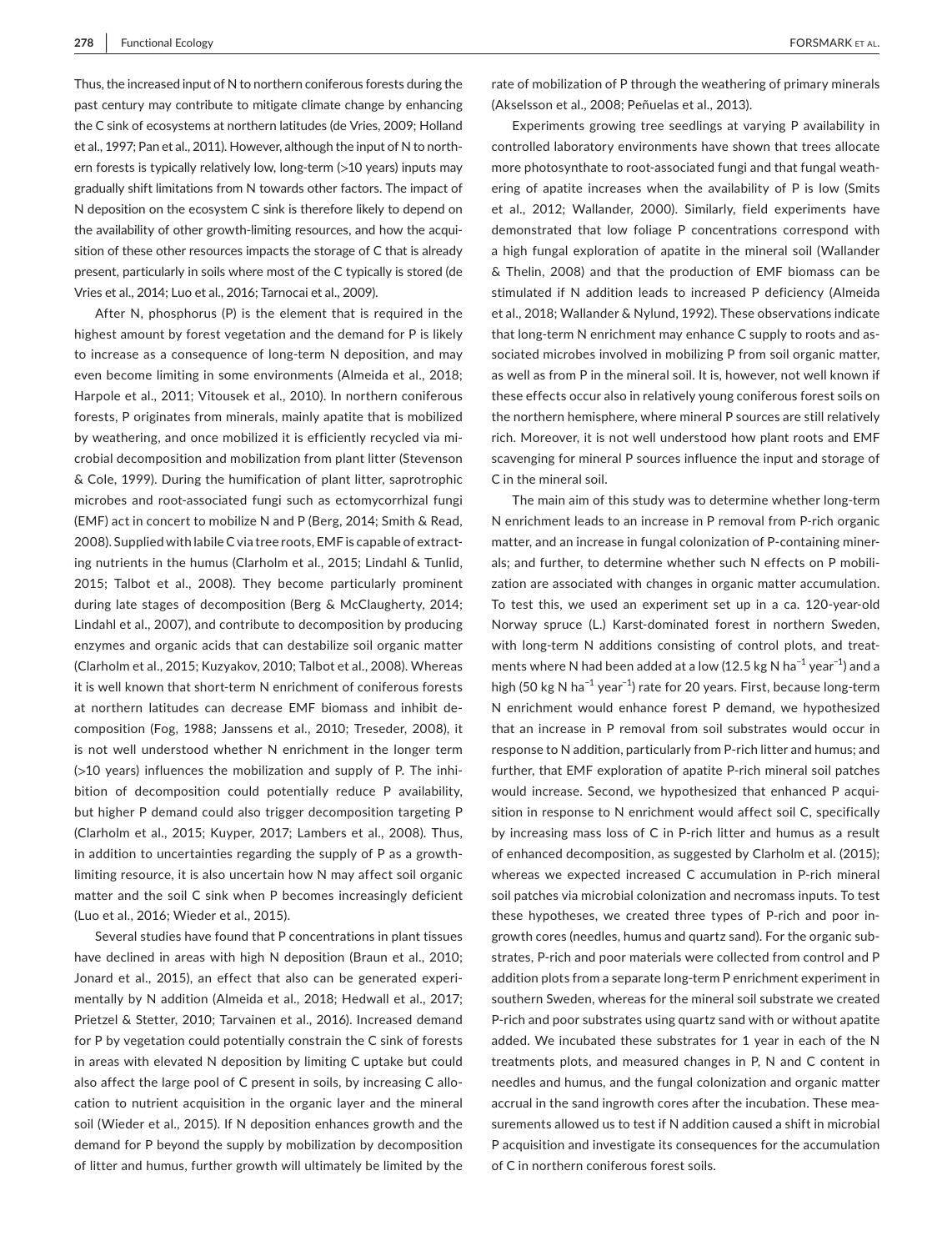## **2** | **MATERIALS AND METHODS**

#### **2.1** | **Field experiment**

This study was conducted in one of the longest-running field experiments simulating anthropogenic N deposition in the boreal region, with N treatments established and maintained since 1996. It is set up in northern Sweden (64°14′N, 19°46′E) where the background N deposition is very low (<2 kg N ha−1 year−1; Gundale et al., 2011, Pihl-Karlsson et al., 2013). The experiment consists of a Norway spruce (*Picea abies* (L.) H. Karst) dominated forest that naturally regenerated 120 years ago (From et al., 2016; Gundale et al., 2013) on glacial till deposited above the highest ice age coastline approximately 10,200 year bp (Stroeven et al., 2016). Nitrogen has been added as ammonium nitrate in May each year at a low (12.5 kg N ha<sup>-1</sup> year<sup>-1</sup>; 12.5N) and a high rate (50 kg N ha<sup>-1</sup> year<sup>-1</sup>; 50N) in a randomized complete block design, including paired control plots (0N). The 12.5N treatment level represents upper N deposition rates in the boreal region, while the 50N treatment serves as a useful comparison with several other N addition studies in the boreal region (Hyvönen et al., 2008). The experiment consists of plots of different sizes, with each plot size and N addition rate replicated six times. For this study, we used the two largest plot sizes (1,000 and 2,500 m $^2$ ) to reach a total of 12 replicates for each N addition rate (i.e. three treatment levels (ON, 12.5N and 50N)  $\times$  12 replicates = 36 plots in total).

During the first 7 years of the experiment, plant biomass production was strongly stimulated by N addition but has successively declined back to nearly the same level as before the N treatments started (From et al., 2016). In 2012 (the 16th year of annual N additions), the total soil N stocks in the 12.5N and 50N treatment was 10% and 33% higher, respectively, than the soil N stock in the control treatment (1,190 kg N/ha), and the C stock in the organic soil layer had increased by on average 10 kg C/kg N added (Maaroufi et al., 2015). In the 18th year, the basal area was 35% and 64% larger than the control treatment in the 12.5N and 50N treatment, respectively, and the 50N treatment had a basal area of 37  $\mathrm{m}^2/\mathrm{h}$ a and a standing volume of wood of 380 m<sup>3</sup>/ha (From et al., 2016). At this time, needle P content showed a near significant ( $p = 0.054$ ) decline of 23% in the 50N treatment, compared to the control (Palmqvist et al., 2020), and below levels that have been suggested to be indicative of P deficiency (Figure S1; Thelin et al., 1998). In the 50N treatment, the organic soil layer P stocks have nearly doubled, an increase mainly explained by higher amounts of organic P (Palmqvist et al., 2020).

## **2.2** | **Soil sampling**

The organic layer between the fragmented litter layer and mineral soil was sampled in June and September 2016, that is, in the 20th year of annual N additions, 1 year before the installation of ingrowth cores. On each occasion, soil cores were collected from 30 locations spaced approximately 2 m apart in each plot by removing the intact

litter layer and collecting the entire organic layer down to the mineral soil with a sharp 3 cm diameter steel corer. The mineral soil was discarded, and the remaining organic soil was pooled, homogenized, sieved (2 mm), placed in a cooler and then frozen the same day. Organic layer samples were then freeze-dried for chemical analyses as described below. Averages across the two sampling occasions were used for all analyses in this study.

## **2.3** | **Ingrowth cores**

We used ingrowth cores to measure decomposition and fungal growth. Ingrowth cores are simple tools that have been used extensively in ecosystem studies to measure the production of fine roots and fungal mycelium (Addo-Danso et al., 2016; Vogt et al., 1998; Wallander et al., 2012), and decomposition (Berg & McClaugherty, 2014). By choosing different substrates, the ingrowth core can provide valuable information about different ecosystem processes (Bödeker et al., 2016; Maaroufi et al., 2019). We constructed cylindrical 10 cm long by 2 cm wide ingrowth cores using fine nylon mesh (50 μm, SinTab), which prevents ingrowth of roots, including the majority of Ericaceous hair roots (Bonfante-Fasolo & Gianinazzi-Pearson, 1979). While the mesh excludes roots, they allow ingrowth and colonization by fungi and other microbes. To test if long-term N deposition stimulates microbial exploitation of P-enriched soil patches, we filled these ingrowth cores with three types of substrates, including two organic substrates (green needles or humus) and one mineral substrate (quartz sand). For each of these substrate types, we created a high and low P version.

The organic substrates (i.e. needles and humus) were collected in a P addition experiment in a Norway spruce (*Picea abies* (L.) H. Karst) forest (Almeida et al., 2018) located at Tönnersjöheden, in southern Sweden (56°41′N, 13°6′E). The experiment had added 200 kg P/ha in 2011 and 2012, which generated plant and soil material that was highly enriched in P (Table 1). Green needles directly from the branches and the lower part of the organic layer (i.e. the humus layer)

**TABLE 1** The initial phosphorus (P), nitrogen (N) and carbon (C) content in % dry mass and element mass ratios in needle and humus used as substrates to assay microbial decomposition. The substrates were collected in control (low P) and treatment (high P) plots of a P addition experiment where a total of 400 kg phosphorus ha<sup>-1</sup> year<sup>-1</sup> had been added 5 and 6 years earlier. Values refer to properties of the material collected and pooled across several replicates of the P addition experiment

|                | Substrate     |         |         |         |  |  |
|----------------|---------------|---------|---------|---------|--|--|
|                | <b>Needle</b> |         | Humus   |         |  |  |
|                | LowP          | High P  | Low P   | High P  |  |  |
| Phosphorus (%) | 0.068         | 0.208   | 0.068   | 0.215   |  |  |
| Nitrogen (%)   | 1.09          | 0.98    | 1.19    | 1.34    |  |  |
| Carbon (%)     | 52.8          | 51.8    | 30.9    | 40.0    |  |  |
| P:C            | 0.00152       | 0.00294 | 0.00152 | 0.00289 |  |  |
| N:C            | 0.0278        | 0.0251  | 0.0358  | 0.0325  |  |  |
| N: P           | 18.2          | 9.1     | 24.6    | 13.2    |  |  |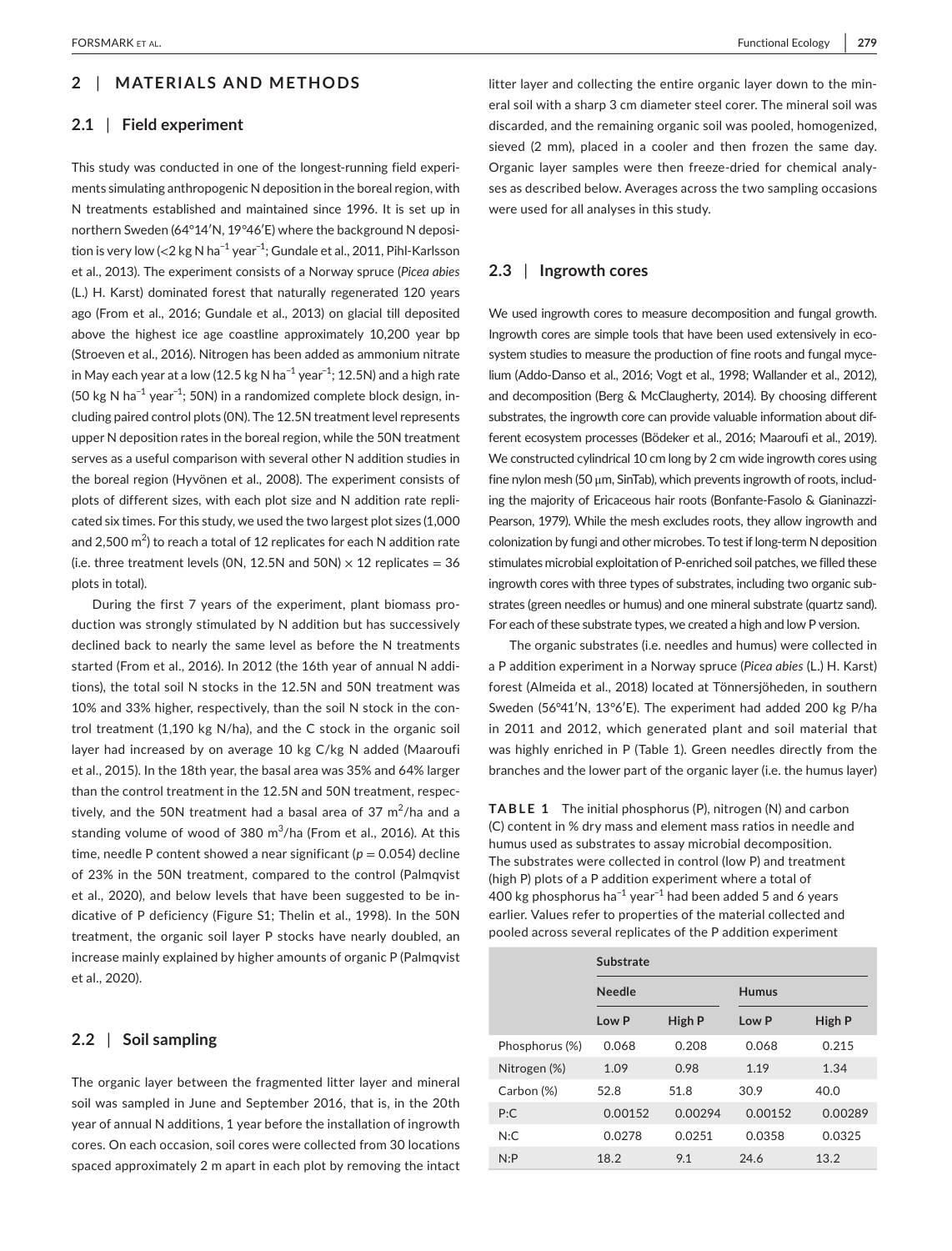in control and P-treated plots were collected in spring 2017, 5–6 years after the application of P, which provided needles and humus with P concentrations differing by a factor of 3 between substrates (Table 1). The needles and humus were dried (60°C) and ground (<2 mm) before they were filled into ingrowth cores as described below. In addition to the two organic substrates, the organic-free mineral substrate was obtained by acid washing (HCl, 2.5 M) and heating (550°C) quartz sand to remove organic material (Wallander et al., 2012). Phosphorusenriched quartz sand substrates were made by adding apatite (0.05– 0.63 mm) to a final concentration of 3 mass percentages in half of the quartz substrate whereas control substrates without P consisted of pure quartz sand (Krantz; Wallander et al., 2012; Wallander & Thelin, 2008).

Each ingrowth core was filled with approximately 7 g of the dried organic substrate (litter and humus enriched or not enriched with P) or 45 g of the acid-washed sand (enriched or not enriched with apatite P). Ingrowth cores with organic substrates were inserted diagonally in the organic layer, and those with the organic-free mineral substrates were inserted in the upper part of the mineral soil. Within each plot, we inserted six sub-replicate cores for each of the substrate types (i.e. 3 substrate types  $\times$  2 P levels  $\times$  6 sub-replicate cores  $\times$  3 N treatments  $\times$  12 replicate  $plots = 1,296$  ingrowth cores in total). The incubation was initiated in October 2017 and terminated in October 2018, when all ingrowth cores were collected and immediately frozen. The mineral substrates were freeze-dried and the contents of the six subreplicate cores per plot were pooled and homogenized. Ingrowth of fungi was measured as the concentration of the fungal biomarker ergosterol (described further below). The organic substrates were dried at 60°C, the ingrowth cores re-weighed to determine gravimetric mass loss during incubation, and plot-level averages were calculated for the six sub-replicate ingrowth cores of each plot. The content of the six sub-replicate cores of each substrate was then pooled, homogenized, ground and element concentrations measured, as described in Section 2.4.

## **2.4** | **Chemical analyses**

Phosphorus, N and C concentrations in the organic substrates before and after the incubation, and in the soil where they were incubated (see Section 2.2), were measured by mass spectrometry and element analysis (DeltaV; Thermo Fisher Scientific), whereas P concentrations were measured spectrophotometrically (Auto Analyzer III Spectrophotometer; Omniprocess) after digesting the samples in 8% H<sub>2</sub>SO<sub>4</sub> (Twine & Williams, 1971).

Fungal biomass in the mineral soil ingrowth cores with and without apatite was measured as the concentration of the fungi-specific biomarker ergosterol (Nylund & Wallander, 1992; Yuan et al., 2008). Ergosterol was extracted as per Bahr et al. (2013) from 5 g of the freeze-dried and homogenized sand by vigorously shaking the sample in 2.7 ml MeOH (analytic grade 99.8%) for 3 min (Heidolph Multi Reax multivortex maximum speed). Extracts were then cleaned by

centrifugation (Eppendorf Centrifuge 5810) for 5 min at 3,000 rpm to remove heavy particles from the extract and 0.9 ml of the supernatant transferred to opaque 1.5 ml plastic tubes (brown polypropylene SafeSeal, Sarstedt) and centrifuged at 13,000 rpm for 3 min to remove remaining particles. Of the supernatant, 600 µl was transferred to new tubes and evaporated and resuspended in a smaller volume to increase the ergosterol concentration in the final extract. The 600 µl extract and their standard ladder were evaporated under vacuum on a centrifuge at 1,500 rpm to prevent oxidation of ergosterol until completely dry and re-suspended in 200 µl MeOH for a theoretical concentration increase of 3X. To maximize resuspension capacity, the extract was shaken for 10 min (Heidolph Multi Reax, full speed), sonicated for 10 min and finally shaken again for 5 min. The resuspended extracts were filtered (45-µm Teflon syringe filters; Thermo Scientific) into autosampler vials for liquid chromatographic analysis (Shimadzu prominence HPLC). 100 µl of each extract was injected in MeOH (isocratic) at a flow rate of 1.5 ml/min. The extracts were separated on a reverse-phase column (Ascentis® Express C18, 2.7 micron) and ergosterol detected with an optical-ultraviolet detector (SPD-20A UV/VIS) after 3 min.

#### **2.5** | **Data analyses**

To determine whether the organic matter in the substrates was rich or poor in P and N compared to the soils they were incubated in, we started by relating the four organic substrate combinations (substrate type  $\times$  P amendment) with the three N treatments. We focused this first analysis on nutrient:C ratios to facilitate comparison of needle and humus substrates differing in ash content (>30% for humus vs. litter <5%). Then, in the second analysis, we calculated net mass loss or gain, that is, whether the elements were net mobilized or immobilized in the substrates to determine if the substrates acted as sources or sinks for N and P. This measurement enabled us to determine if microbes colonizing the substrates specifically extracted P or N to a higher degree than respiring and extracting C, that is, if the N treatments led to a greater decrease in P:C than N:C ratio, which would indicate that organic P is mobilized more rapidly due to N enrichment. We calculated this as the difference in initial mass of the substrate multiplied with its element concentration and the final mass multiplied with the final element concentration and the mass change for each element and finally expressed it as a percentage of the initial mass of the specific element. Thus, a value below zero indicates net mobilization of that element during the incubation, whereas a value above indicates net immobilization (Manzoni et al., 2010).

We set up linear mixed-effects models (ANOVA) to test whether N addition and substrate P content had an impact of the mass change of P, N and C in the organic substrates, or on the ergosterol and organic matter content in the mineral substrates. Nitrogen treatment (fixed factor, 2 *df*) was defined as a main plot factor within block (random factor,  $n = 12$ ), and P amendment of the ingrowth substrates was defined as a sub-plot factor within each main plot (fixed factor,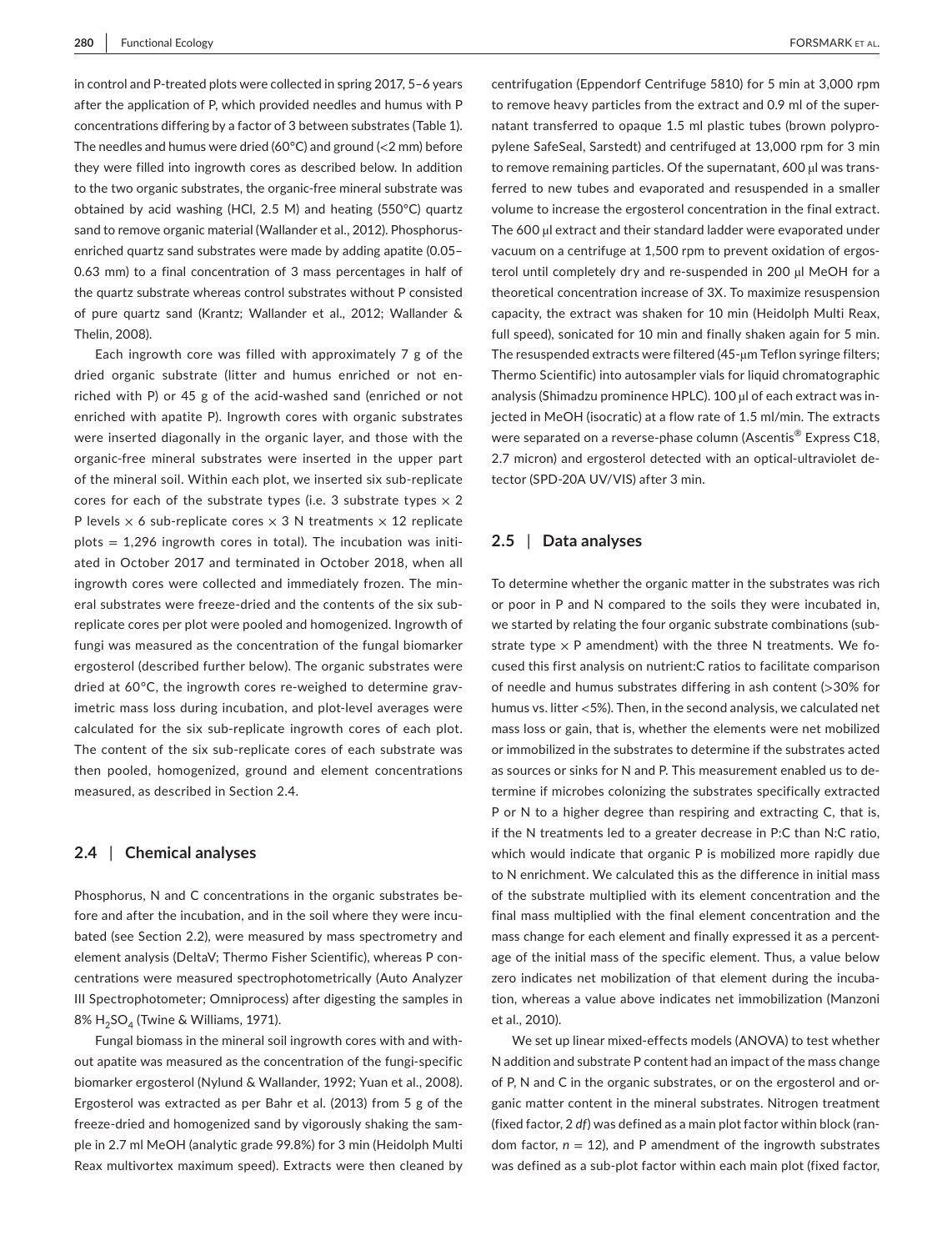1 *df*). The ergosterol data were log-transformed before statistical testing to meet the homoscedasticity assumption. All analyses were done in SPSS (IBM Corp., 2019).

Data are available from the Swedish University of Agricultural Sciences (SLU) Safe Deposit ([https://www.safedeposit.se/projects/261\)](https://www.safedeposit.se/projects/261).

## **3** | **RESULTS**

The N addition treatments increased the humus soil layer N:C ratio by  $+21\%$ , from 0.0260 (C:N = 38) in the control treatment to 0.0315  $(C:N = 31.7)$  in the 50N treatment ( $p < 0.001$ ), whereas the P:C ratio was on average 0.0016 (C: $P = 625$ ), and did not differ significantly across the N treatments ( $p = 0.167$ ; Figure 1). In comparison with the humus soil layer where the substrates were incubated, the needles had a lower N:C ratio than any of the N addition treatments, whereas the humus had a higher N:C ratio (Figure 1). The P:C ratios were close to those of the humus soil layer for both the low P needles and humus, whereas both substrates with high P had highly elevated P:C ratios (Figure 1). The needle and humus substrates, therefore, provided litter and humus that was highly enriched in P (P:C +93% and +90%, respectively) while they differed relatively little in N content (N:C −9.9% and −9.3% respectively; Table 1; Figure 1). This first analysis, therefore, revealed that the needle and humus provided a broad range of N and P concentrations relative to the soils in which they were incubated, and thus provided N-poor (needles) and N-rich (humus) substrates with a P content that was either similar to the surrounding soil (low P) or highly enriched (high P; Figure 1).

During the incubation of the P poor and enriched needles and humus, N:C and P:C ratios of both substrates generally converged with element ratios of the soil where they were incubated (Figure 1). The N:C ratio of the needles, which were more N poor relative to the soil, increased, whereas the N:C ratio of humus substrates, which was more N rich, decreased (Figure 1; Table S1). Similarly, the P:C ratios decreased in all substrates with a higher P:C ratio than the soil in which they were incubated, which it was for both of the P-enriched substrates as well as the low P humus, whereas the P:C ratio increased in the low P needles that had an initial P:C ratio lower than in the surrounding soil (Figure 1; Table S1).

Our second analysis, which focused on the net movement of elements into or out of the ingrowth cores, revealed that P was mobilized from both needle and humus, with a larger fraction of the initial P mobilized from substrates with high P content (Figure 2; Table 2). Nitrogen addition rate, on the other hand, did not impact the mobilization of P in either needle or humus substrates (Figure 2; Table 2). In contrast, N addition consistently increased N immobilization in all substrate and P amendment treatments. Specifically, substrates incubated at higher N addition rates also had higher final N mass by the end of the incubation indicating a net N immobilization in all substrates except for needles incubated in the 0N treatment (Figure 2; Table 2). The C always decreased in the needle substrate at all N addition rates and accumulated in the humus. Thus, the net movement of N and C changed consistently during the incubation in response



**FIGURE 1**  Overview of nitrogen and phosphorus to carbon content for phosphorus amended (dashed lines) and phosphorus un-amended (solid lines) needle and humus before (black dot) and after a 1-year incubation in one of three nitrogen treatments (point of arrow). Solid vertical and horizontal lines indicate the ambient soil nitrogen to carbon and phosphorus to carbon ratio at each of the three levels of nitrogen addition the substrates were incubated in. Colours refer to nitrogen addition treatments including a control receiving only ambient nitrogen deposition (2 kg N ha<sup>-1</sup> year<sup>-1</sup>, black lines), and a low nitrogen addition treatment (+12.5 kg N ha<sup>-1</sup> year<sup>-1</sup>, yellow lines), and a high nitrogen addition treatment (+50 kg N ha<sup>-1</sup> year<sup>-1</sup>, blue lines), which had been applied annually for 20 years at the time of the incubation. All values are mass element ratios and error bars denote 95% confidence intervals (*n* = 12)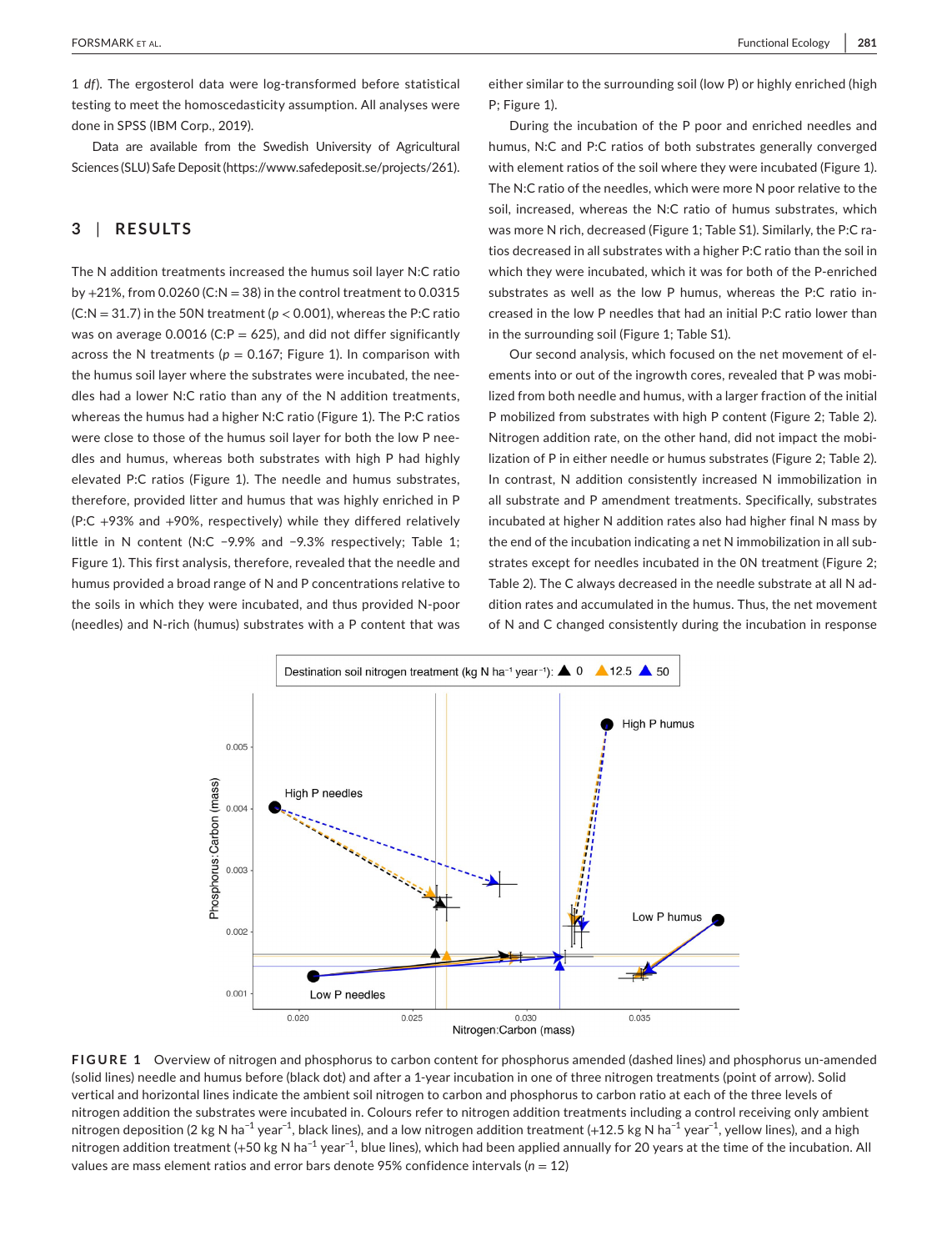

**FIGURE 2** Percentage change in mass of phosphorus (a, d), nitrogen (b, e) and carbon (c, e) in needles (left) and humus (right) with and without elevated phosphorus content after a 1-year incubation at three levels of nitrogen treatments including a control, receiving nitrogen only at the ambient deposition rate (2 kg N ha−1 year−1) and two treatments where nitrogen has been applied annually for 20 years (12.5 and 50 kg N ha−1 year−1). Values are means of 12 replicate plots and error bars represent standard error of the mean (which may be too small in some panels to be visible). Inset boxes show the result of a mixed effect model test for direct and interactive effects of nitrogen addition (N) and phosphorus amendment (P) on mass loss of each element (Table 2) where \*\*\**p* < 0.001, \**p* < 0.05, n.s. if *p* > 0.05

**TABLE 2** The direct and interactive effects of plot-level nitrogen (N) addition and substrate phosphorus (P) amendment on microbial decomposition and growth. Nitrogen treatments were a control receiving N only at the ambient deposition rate (2 kg N ha<sup>−1</sup> year<sup>−1</sup>), and two treatments where N has been applied annually for 20 years (12.5 and 50 kg N ha<sup>-1</sup> year<sup>-1</sup>) and substrate P amendment according to Table 1. Decomposition targeting P, N and carbon (C) were measured as the change in mass of each element in needles and humus. Growth was measured as the accrual of the fungal biomarker ergosterol and organic matter in ingrowth cores filled with organic-matter-free sand. All substrates were incubated for 1 year in the topsoil in each N treatment. The F and p values are derived from mixed-effects models  $(n = 12)$ . The ergosterol data were log-transformed to meet the assumption of homoscedasticity. Significant (*p* < 0.05) effects are highlighted in bold

|                | Nitrogen addition (N) |         | Phosphorus amendment (P) |         | $N \times P$ |         |
|----------------|-----------------------|---------|--------------------------|---------|--------------|---------|
| Substrate      | F-value               | p-value | F-value                  | p-value | F-value      | p-value |
| Needle         |                       |         |                          |         |              |         |
| Phosphorus     | 1.85                  | 0.167   | 568                      | 0.001   | 1.67         | 0.198   |
| Nitrogen       | 42.2                  | 0.001   | 56.8                     | 0.001   | 2.95         | 0.297   |
| Carbon         | 3.24                  | 0.010   | 301                      | 0.001   | 0.88         | 0.580   |
| <b>Humus</b>   |                       |         |                          |         |              |         |
| Phosphorus     | 0.53                  | 0.581   | 283                      | 0.001   | 1.27         | 0.302   |
| Nitrogen       | 6.39                  | 0.001   | 196                      | 0.001   | 1.65         | 0.297   |
| Carbon         | 5.53                  | 0.011   | 324                      | 0.001   | 2.21         | 0.161   |
| Sand           |                       |         |                          |         |              |         |
| Ergosterol     | 4.70                  | 0.02    | 9.79                     | 0.004   | 1.42         | 0.257   |
| Organic matter | 3.23                  | 0.085   | 1.41                     | 0.608   | 1.28         | 0.817   |

*Note:* The within-group degrees of freedom were 1 for P amendment (P), and 2 for nitrogen (N) addition and the N × P interactions. The error degrees of freedom were 66.

to N additions. Phosphorus enrichment also affected the movement of N and C, but in the opposite direction for needles and humus (Figure 2). Specifically, humus gained much less N and C during the incubation if it was amended with P, whereas needles consistently had slightly more N and C by the end of the incubation if they were amended with P. Despite clear direct effects of P amendment on mass change in all measured elements (Table 2), we did not find any interactive effects between N addition rate and P amendment on

mass change in any of the elements ( $p > 0.161$  for all interaction terms, Table 2).

In the mineral soil, both N addition and apatite P amendment had consistent effects on ergosterol concentrations (Figure 3; Table 2). Nitrogen addition increased the ergosterol concentrations significantly from 0.17  $\mu$ g/g sand in the ON treatment to 0.35  $\mu$ g/g sand in the 50N treatment, and P amendment significantly ( $p = 0.02$ ) increased ergosterol concentrations (Table S1). We did not find any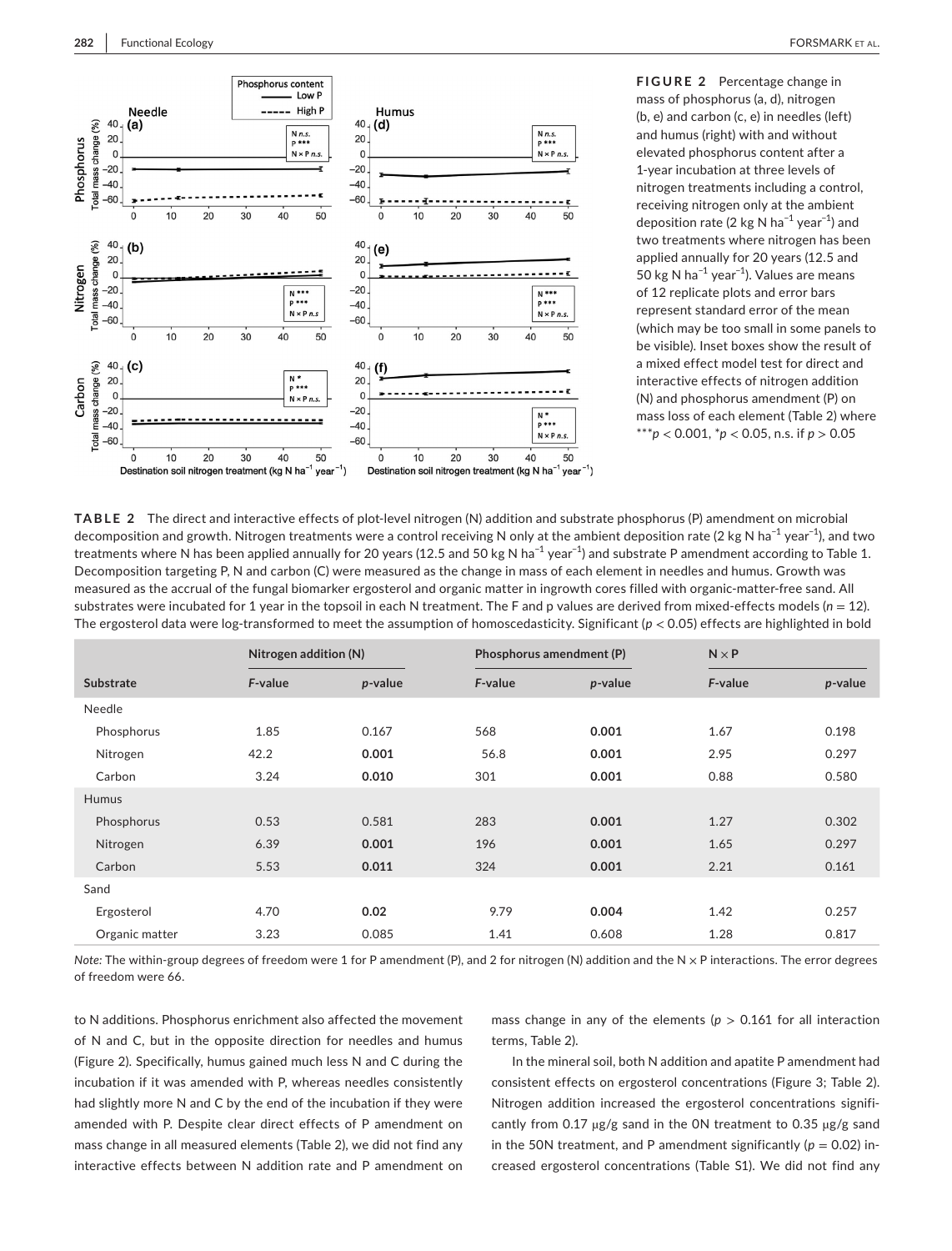

**FIGURE 3** Production of fungal mycelium, measured with the biomarker ergosterol (a) and accumulation of organic matter (b) in ingrowth cores filled with initially organic-matter-free quartz sand with (dashed) and without (solid) amendment with the phosphoruscontaining mineral apatite after a 1-year incubation in one of three nitrogen treatments. Nitrogen treatments are a control, receiving nitrogen at the ambient deposition rate (2 kg N ha<sup>-1</sup> year<sup>-1</sup>), and two treatments where nitrogen has been applied annually for 20 years simulating nitrogen deposition (12.5 kg N ha<sup>-1</sup> year<sup>-1</sup>) and a high nitrogen treatment (50 kg N ha−1 year−1) serving as a reference point to other nitrogen addition experiments. Values are means and bars represents standard error of the mean  $(n = 12)$ . Inset boxes show the result of a mixed effect model test for direct and interactive effect of nitrogen addition (N) and phosphorus amendment (P) on each response variable (Table 2) where \*\**p* < 0.01, \**p* < 0.05, n.s. if *p* > 0.05

significant effect of N addition or P amendment on the accrual of organic matter, and we did not find any support for a stronger positive effect of apatite at higher N addition rates for either ergosterol or organic matter (Table 2).

# **4** | **DISCUSSION**

The main aim of this study was to test whether N deposition in northern coniferous forests stimulates microbial mobilization of P and explore its impact on the soil C balance. We used a long-term experiment where N has been added at both low and high rates for two decades and measured P mobilization from needle and humus with different levels of P content, and fungal exploration of mineral P sources.

In contrast to our first hypothesis that N addition would enhance P demand and mobilization, we found that P was mobilized at a similar rate at all levels of N addition from both needles and humus, both with and without P amendment (Figure 2a,d; Table 2). Similarly, we found that apatite P amendment stimulated fungal ingrowth (i.e. ergosterol), but that the stimulating effect was similar for all N addition treatments (Figure 3; Table 2). Several experiments have demonstrated that apatite amendment enhances EMF growth, and that the stimulating effect diminishes after P additions, particularly when the foliage P levels are initially low (Almeida et al., 2018; Bahr et al., 2013; Hagerberg et al., 2003). The higher fungal ingrowth in the apatite amended ingrowth cores support the supposition that EMF plays a role in apatite weathering (Smits et al., 2012), but the lack of interaction with N addition implies that N enrichment has relatively minor impact on P acquisition from these minerals (Figure 3; Table 2). Together with the absence of direct effects of N, and interactive effects with P amendment on the mass loss of P in the organic substrates (Figure 2), our result shows that N deposition in a typical northern coniferous forest has little impact on microbial P mobilization.

The mobilization of P from organic substrates in our experiment, that is, 16 and 22% mass loss of the low P needles and humus within 1 year, respectively, was very high compared to N, which in contrast, were immobilized or stayed constant during the incubation (Figure 2; Table S1). Similar rates of P mobilization were recorded in a recent study in a nearby  $\ll$ 3 km) Scots pine forest where as much as 13% of the P was lost during a 1-year incubation in the absence of tree roots, compared to 17% in the presence of tree roots (Maaroufi et al., 2019), indicating that tree roots and their associated EMF play an important but not singular role in P mobilization. These effects may be unique to EMF dominated systems, where organic P is a major source of P, compared to systems dominated by arbuscular mycorrhiza (AM), as EMF to a higher degree use phosphatases to break ester bonds and release organic P, compared to AM fungi (Rosling et al., 2016). Similar rates were also observed by Bending and Read (1995) measuring P mobilization in humus colonized by different species of EMF fungi. They found that 22% of the P was lost after colonization by *Suillus bovinus*, whereas another species, *Thelephora terrestris*, did not affect P, indicating that the mobilization of P depends not only on the presence and absence of tree roots and EMF but may also be EMF species-specific. These differences may reflect differences in exudation of organic acids, where, for example, *Suillus* sp. produces high amounts of oxalic acids, whereas *Thelephora* sp. appears to lack these capabilities (Hobbie et al., 2009; Mahmood et al., 2001). We note that the P:C ratios of the humus layer in our experiment (Figure 1) are in the lower end of P:C ratios reported for similar forests, for example, by Wardle et al. (2016) and Vincent et al. (2013), indicating that our forest is not any less likely to be P limited compared to other similar forests in the region. Thus, our results suggest that the mobilization of P in the soil is a relatively rapid process even in the absence of N enrichment (Figure 2), which may reduce the likelihood of P limitations developing.

Second, we hypothesized that the acquisition of P would affect soil C. Specifically, we expected that the P amended needles and humus would decompose faster than the low P substrates, with the difference being greatest in N enriched plots; and further, that there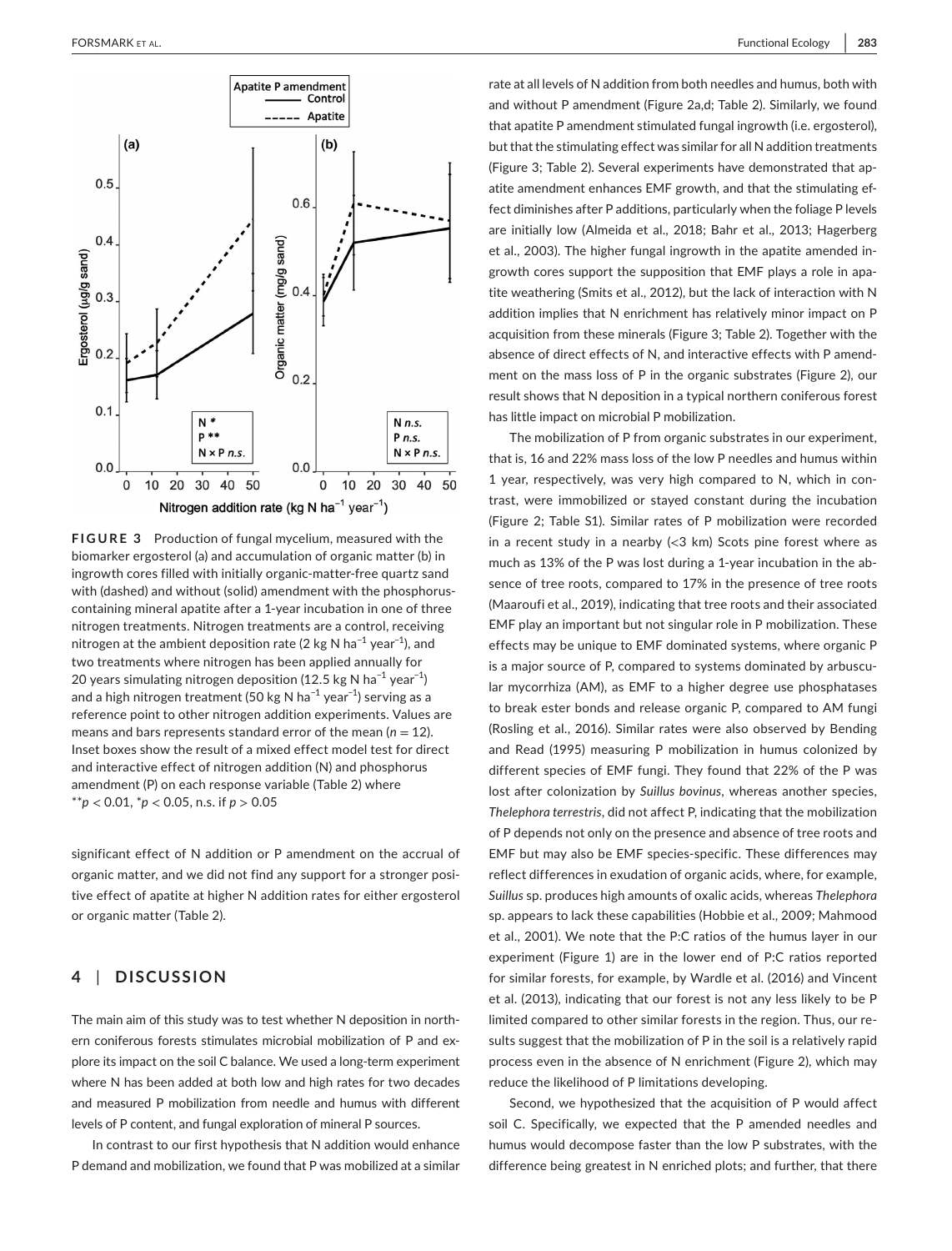would be more fungal ingrowth and necromass accrual in mineral substrates amended with apatite P, especially in N-enriched plots. We found that P amended needles lost slightly less C than low-P needles (Figure 2c), which contradicts our hypothesis that microbial P mobilization would be associated with a loss of C. For humus, we found a net gain of C during the incubation, and consistent with our hypothesis, the P amended humus had less C by the end of the incubation than the low-P humus (Figure 2f). Our results show that the mobilization of P from needles and humus can occur without degradation of the surrounding C matrix, in contrast to what has been reported for the mobilization of N (i.e. via priming and nutrient mining; Craine et al., 2007; Kuyper, 2017; Talbot et al., 2008), and in contrast to suggestions that organic acids are used to destabilize soil organic matter to liberate P from supramolecular aggregates (Clarholm et al., 2015). For the sand ingrowth cores, we found that the accrual of organic matter (Figure 3b) tended to follow a similar pattern as the fungal biomarker ergosterol in response to N addition  $(p = 0.085)$  and that the presence of apatite enhanced fungal ingrowth (Figure 3a). Thus, our results indicate that the acquisition of organic P in needles and of apatite in the mineral soil increases the amount of C in both of these substrate types, regardless of the N environment where they are placed.

For the humus substrate, we observed a net C gain (Figure 2f), which is somewhat unusual in decomposition studies. However, humus has not been used as often as needles in decomposition studies, and previous studies using humus as a decomposition substrate have shown it is very resistant to decomposition, with mass loss typically below 10% per year (Bödeker et al., 2016; Maaroufi et al., 2019). In addition to the recalcitrance of the humus in general, the specific humus we used had a relatively high nutrient content compared to the surrounding soil matrix (Table 1; Figure 1), which may have stimulated fungal ingrowth causing this substantial C accrual. A similar degree of ingrowth was shown by Wallander et al. (2011), where sand filled ingrowth mesh bags amended with 1% maize compost gained as much as 1,400 kg C/ha of EMF origin over a 3-year incubation, and that between 15% and 30% of the C in the mesh bags at the end of the incubation were of EMF origin. Thus, the net accumulation of C in our humus ingrowth cores supports the suggestion by Clemmensen et al. (2013) that EMF contributes substantially to SOM formation in boreal forest soils.

Consistent with the positive impact of N addition on soil C accumulation recorded at this experimental site (Maaroufi et al., 2015), and in several other studies (Forsmark et al., 2020; Hyvönen et al., 2008; Janssens et al., 2010), we found that the addition of N enhanced C accumulation in both of the organic substrates (Figure 2) and tended  $(p = 0.085)$  to increase in the sand ingrowth cores (Figure 3). Nitrogen followed a similar trajectory as the C in both substrates, as expected from the tightly constrained stoichiometry of C and N in microbial biomass (Cleveland & Liptzin, 2007; Zhang & Elser, 2017). The similarities between the mass change of these elements provide further evidence that microbial ingrowth was likely the major driver of mass change of these elements in both needles and humus. In the mineral soil, we found that both N addition and apatite P amendments increased fungal growth. Thus, our findings are consistent with

microbial growth and deposition of necromass as a driver of C accumulation (Kuzyakov, 2010; Liang et al., 2017), and that this mechanism may contribute to increasing soil C stocks in N-enriched forests (Cotrufo et al., 2013; de Vries et al., 2014; Pregitzer et al., 2008). However, as we do not find any support that N enrichment enhances P acquisition either in the organic or mineral soil (i.e. there were no interactive effects of N addition and P amendment (Figure 3; Table 2), our results imply that the acquisition of P as such is not a major mechanism driving soil C stock changes in N-enriched northern coniferous forests, relative to the direct effects of N itself.

The main finding of this study is that soil P mobilization was not enhanced by long-term N enrichment, indicated by the lack of main N effects and N by P interactions on P mobilization, which contradicts the view that N deposition in northern coniferous forests induces P limitations. In our study system, the tree growth response peaked in the 7th year of N addition and has since then declined to nearly the same level as in the control plots (From et al., 2016), indicating that the main growth limitation has shifted from N towards some other factor within one decade. A recent study from our experimental study system showed a downward trend in needle P content in the N addition plots (Figure S1; Palmqvist et al., 2020), to below levels considered to indicate P deficiency (Thelin et al., 1998). Significant shifts in P pools have also developed, most notably an increase in P stocks in the topsoil, mainly due to higher organic P content (Palmqvist et al., 2020). While these results indicate that N addition has affected some P pools and fluxes, recent profiling of enzyme activities showed that N addition had no effect on phosphatase activity, whereas both the oxidation of soil organic matter and acquisition of organic N have decreased (Forsmark, 2020). Phosphatase activity may be enhanced by shortterm N addition due to N limitations on enzyme production (Allison et al., 2011), whereas the effect may diminish in the long term (Chen et al., 2020). Accordingly, shifts in P fluxes may have occurred during the initial phases of the N addition treatment, and this P capital may be subsequently conserved in the plant, soil and microbial biomass. Moreover, soil respiration and fungal biomass have remained low in the N treatments (Maaroufi et al., 2015), indicating that the addition of N has led to a persistent reduction in the allocation of C belowground, rather than to resumed belowground C allocation to stimulate P acquisition (Almeida et al., 2018; Wallander & Nylund, 1992). These previous studies and the result presented here indicate that below-ground P cycling is relatively unaffected by long-term N enrichment, and point towards factors other than P as limiting forest growth response to N enrichment, such as competition for light and water.

Understanding how various factors limit the capture and storage of C in forests in the northern hemisphere is critical to predicting their contribution to the global greenhouse-gas balance in the future (Ciais et al., 2019; Wieder et al., 2015). In contrast to plant-available forms of N that can be replenished from the atmosphere by natural and anthropogenic processes, the supply of P ultimately depends on the supply from weathering and mining of primary minerals, which could become increasingly limited in the future (Peñuelas et al., 2013) and may potentially constrain the positive feedback between elevated  $CO<sub>2</sub>$  and C capture (Jonard et al., 2015; Terrer et al., 2019). Using an N addition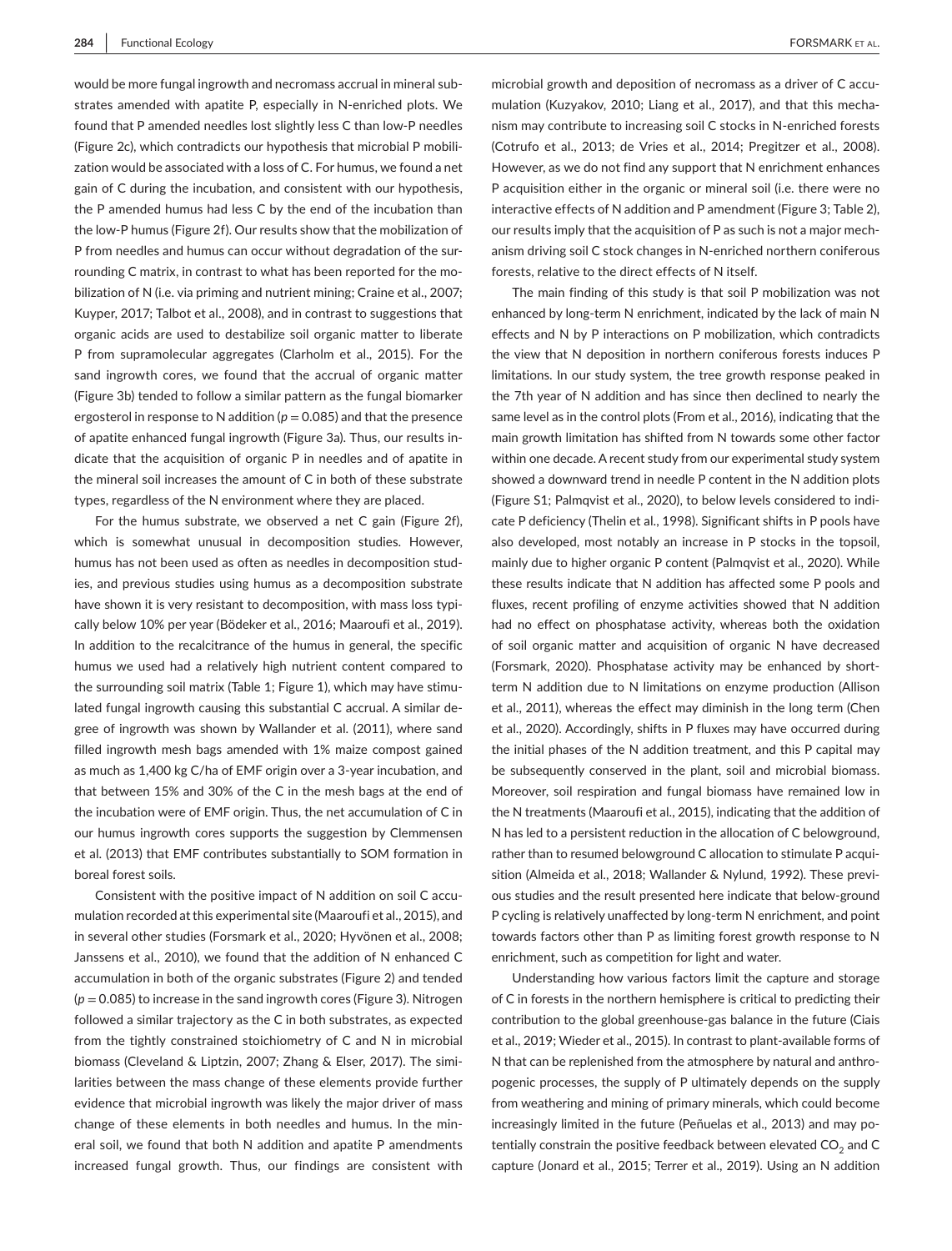experiment in a coniferous forest dominated by EMF on a relatively young soil, we do not find any evidence that 20 years of annual N enrichment enhances the mobilization of P from organic or mineral soil layers. Instead, we find a rapid baseline P mobilization, which may be enough to support the higher demand for P as N limitation is alleviated (Lang et al., 2016). These results are important because most previous work has been done on older soils in deciduous temperate or tropical forests where the soils have been subject to weathering and P depletion and where AM associations are more common (Braun et al., 2010; Prietzel & Stetter, 2010; Rosling et al., 2016). Our data instead suggest that P is likely to be sufficiently supplied by internal recycling in the relatively young and P-rich soils found in northern latitudes such as where our experiment is located; and further, that N deposition is unlikely to lead to widespread P limitations on C capture in these forests within the time scale of decades. Our results further show that N enrichment continues to increase soil C storage by decreasing decomposition and increasing the input of C to the mineral soil, and that nutrient mining targeting P is unlikely to greatly impact this trajectory of C accumulation.

## **ACKNOWLEDGEMENTS**

The field experiment and support for our measurements were provided by the Swedish infrastructure for terrestrial ecosystem sciences (SITES). We thank Clydecia Spitzer and Paul Kardol for comments on an early draft. The project was funded by the Swedish Research Council for Environment, Agricultural Sciences, and Spatial Planning (FORMAS) and Trees and Crops for the Future (TC4F), and running costs were covered by the Royal Swedish Academy of Agriculture and Silviculture (KSLA).

#### **AUTHORS' CONTRIBUTIONS**

A.N. designed the original N addition experiment and B.F., H.W., A.N. and M.J.G. conceived the ideas and designed methodology for the current experiment; B.F. collected the data; B.F., H.W. and M.J.G. analysed the data; B.F. and M.J.G. led the writing of the manuscript. All authors contributed critically to the drafts and gave final approval for publication.

#### **DATA AVAILABILITY STATEMENT**

Data from this article are available at [https://www.safedeposit.se/](https://www.safedeposit.se/projects/261) [projects/261](https://www.safedeposit.se/projects/261)

#### **ORCID**

Benjamin Forsmark<sup>D</sup> <https://orcid.org/0000-0002-1225-1128>

## **REFERENCES**

- Addo-Danso, S. D., Prescott, C. E., & Smith, A. R. (2016). Methods for estimating root biomass and production in forest and woodland ecosystem carbon studies: A review. *Forest Ecology and Management*, *359*, 332–351.
- Akselsson, C., Westling, O., Alveteg, M., Thelin, G., Fransson, A. M., & Hellsten, S. (2008). The influence of N load and harvest intensity on the risk of P limitation in Swedish forest soils. *Science of the Total Environment*, *404*, 284–289.
- Allison, S. D., Weintraub, M. N., Gartner, T. B., & Waldrop, M. P. (2011). *Evolutionary-economic principles as regulators of soil enzyme production and ecosystem function*. Springer-Verlag.
- Almeida, J. P., Rosenstock, N. P., Forsmark, B., Bergh, J., & Wallander, H. K. (2018). Ectomycorrhizal community composition and function in a spruce forest transitioning between nitrogen and phosphorus limitation. *Fungal Ecology*, *40*, 20–31.
- Bahr, A., Ellström, M., Akselsson, C., Ekblad, A., Mikusinska, A., & Wallander, H. (2013). Growth of ectomycorrhizal fungal mycelium along a Norway spruce forest nitrogen deposition gradient and its effect on nitrogen leakage. *Soil Biology and Biochemistry*, *59*, 38–48.
- Bending, G. D., & Read, D. J. (1995). The structure and function of the vegetative mycelium of ectomycorrhizal plants V. Foraging behaviour and translocation of nutrients from exploited litter. *New Phytologist*, *130*, 401–409.
- Berg, B. (2014). Decomposition patterns for foliar litter A theory for influencing factors. *Soil Biology and Biochemistry*, *78*, 222–232.
- Berg, B., & Mcclaugherty, C. (2014). *Plant litter Decomposition, humus formation, carbon sequestration*. Springer-Verlag.
- Bödeker, I. T. M., Lindahl, B. D., Olson, A., & Clemmensen, K. E. (2016). Mycorrhizal and saprotrophic fungal guilds compete for the same organic substrates but affect decomposition differently. *Functional Ecology*, *30*, 1967–1978.
- Bonfante-Fasolo, P., & Gianinazzi-Pearson, V. (1979). Ultrastructural aspects of endomycorrhiza in the Ericaceae. I. Naturally infected hair roots of *Calluna vulgaris* L. Hull. *New Phytologist*, *83*, 739–744.
- Braun, S., Thomas, V. F. D., Quiring, R., & Fluckiger, W. (2010). Does nitrogen deposition increase forest production? The role of phosphorus. *Environmental Pollution*, *158*, 2043–2052.
- Chen, J., Van Groenigen, K. J., Hungate, B. A., Terrer, C., van Groenigen, J.-W., Maestre, F. T., Ying, S. C., Luo, Y., Jørgensen, U., Sinsabaugh, R. L., Olesen, J. E., & Elsgaard, L. (2020). Long-term nitrogen loading alleviates phosphorus limitation in terrestrial ecosystems. *Global Change Biology*, *26*, 5077–5086.
- Ciais, P., Tan, J., Wang, X., Roedenbeck, C., Chevallier, F., Piao, S.-L., Moriarty, R., Broquet, G., Le Quéré, C., Canadell, J. G., Peng, S., Poulter, B., Liu, Z., & Tans, P. (2019). Five decades of northern land carbon uptake revealed by the interhemispheric  $CO<sub>2</sub>$  gradient. *Nature*, *568*, 221–225.
- Clarholm, M., Skyllberg, U., & Rosling, A. (2015). Organic acid induced release of nutrients from metal-stabilized soil organic matter - The unbutton model. *Soil Biology and Biochemistry*, *84*, 168–176.
- Clemmensen, K. E., Bahr, A., Ovaskainen, O., Dahlberg, A., Ekblad, A., Wallander, H., Stenlid, J., Finlay, R. D., Wardle, D. A., & Lindahl, B. D. (2013). Roots and associated fungi drive long-term carbon sequestration in boreal forest. *Science*, *339*, 1615–1618.
- Cleveland, C. C., & Liptzin, D. (2007). C:N:P stoichiometry in soil: Is there a 'Redfield ratio' for the microbial biomass? *Biogeochemistry*, *85*, 235–252.
- Cotrufo, M. F., Wallenstein, M. D., Boot, C. M., Denef, K., & Paul, E. (2013). The Microbial Efficiency-Matrix Stabilization (MEMS) framework integrates plant litter decomposition with soil organic matter stabilization: Do labile plant inputs form stable soil organic matter? *Global Change Biology*, *19*, 988–995.
- Craine, J. M., Morrow, C., & Fierer, N. (2007). Microbial nitrogen limitation increases decomposition. *Ecology*, *88*, 2105–2113.
- De Vries, W. (2009). Assessment of the relative importance of nitrogen deposition and climate change on the sequestration of carbon by forests in Europe: An overview. *Forest Ecology and Management*, *258*, VII–X.
- De Vries, W., Du, E. Z., & Butterbach-Bahl, K. (2014). Short and longterm impacts of nitrogen deposition on carbon sequestration by forest ecosystems. *Current Opinion in Environmental Sustainability*, *9–10*, 90–104.
- Fog, K. (1988). The effect of added nitrogen on the rate of decomposition of organic matter. *Biological Reviews Cambridge Philosophical*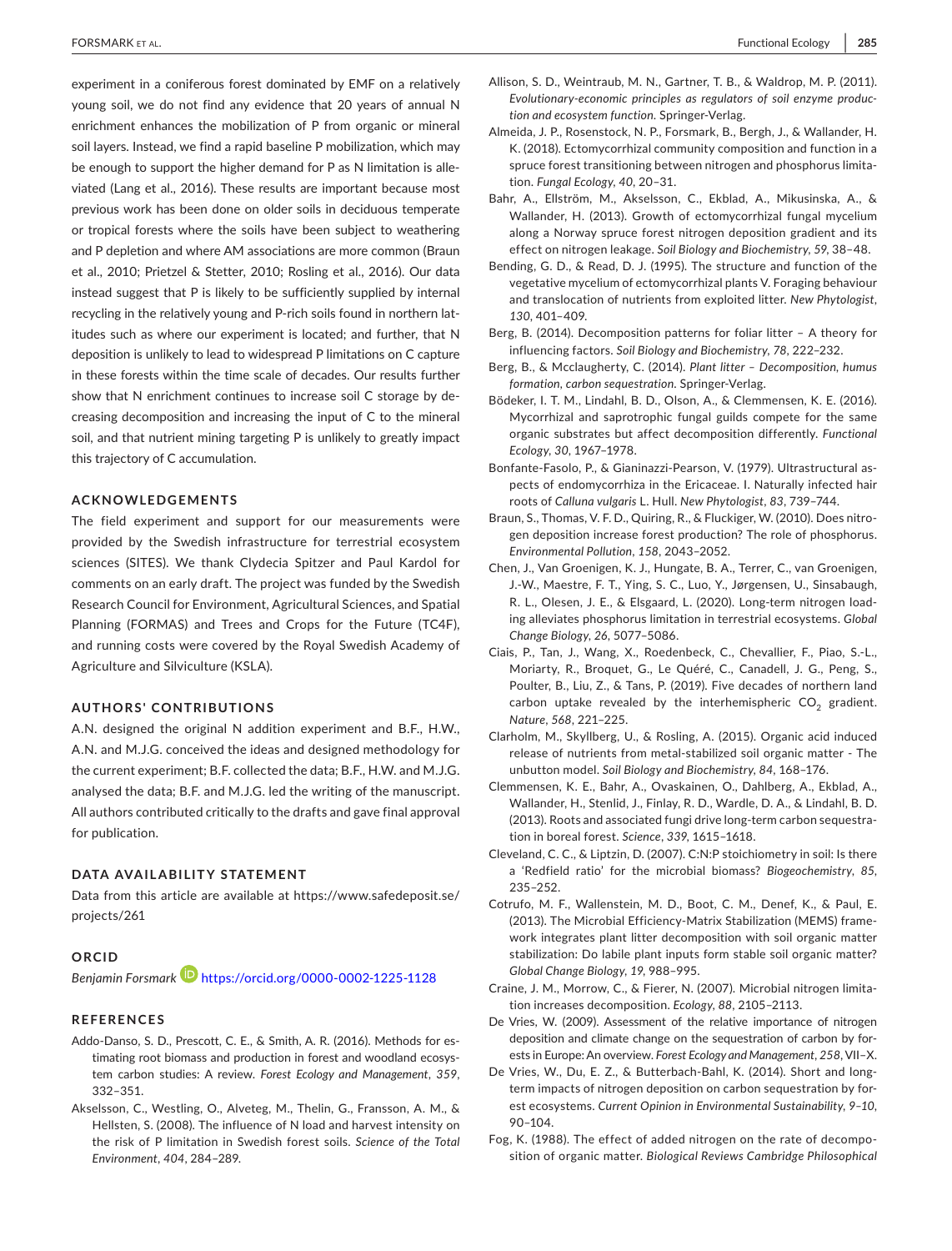*Society*, *63*, 433–462. [https://doi.org/10.1111/j.1469-185X.1988.](https://doi.org/10.1111/j.1469-185X.1988.tb00725.x) [tb00725.x](https://doi.org/10.1111/j.1469-185X.1988.tb00725.x)

- Forsmark, B. (2020). *Impact of nitrogen deposition on carbon stocks in coniferous forest soils*. Sveriges Lantbruksuniversitet.
- Forsmark, B., Nordin, A., Maaroufi, N. I., Lundmark, T., & Gundale, M. J. (2020). Low and high nitrogen deposition rates in northern coniferous forests have different impacts on aboveground litter production, soil respiration, and soil carbon stocks. *Ecosystems*. [https://doi.](https://doi.org/10.1007/s10021-020-00478-8) [org/10.1007/s10021-020-00478-8](https://doi.org/10.1007/s10021-020-00478-8)
- From, F., Lundmark, T., Mörling, T., Pommerening, A., & Nordin, A. (2016). Effects of simulated long-term N deposition on *Picea abies* and *Pinus sylvestris* growth in boreal forest. *Canadian Journal of Forest Research*, *46*, 1396–1403.
- Gundale, M. J., Bach, L. H., & Nordin, A. (2013). The impact of simulated chronic nitrogen deposition on the biomass and N-2-fixation activity of two boreal feather moss-cyanobacteria associations. *Biology Letters*, *9*, 20130797.
- Gundale, M. J., Deluca, T. H., & Nordin, A. (2011). Bryophytes attenuate anthropogenic nitrogen inputs in boreal forests. *Global Change Biology*, *17*, 2743–2753.<https://doi.org/10.1111/j.1365-2486.2011.02407.x>
- Gundale, M. J., From, F., Bach, L. H., & Nordin, A. (2014). Anthropogenic nitrogen deposition in boreal forests has a minor impact on the global carbon cycle. *Global Change Biology*, *20*, 276–286. [https://doi.](https://doi.org/10.1111/gcb.12422) [org/10.1111/gcb.12422](https://doi.org/10.1111/gcb.12422)
- Hagerberg, D., Thelin, G., & Wallander, H. (2003). The production of ectomycorrhizal mycelium in forests: Relation between forest nutrient status and local mineral sources. *Plant and Soil*, *252*, 279–290.
- Harpole, W. S., Ngai, J. T., Cleland, E. E., Seabloom, E. W., Borer, E. T., Bracken, M. E. S., Elser, J. J., Gruner, D. S., Hillebrand, H., Shurin, J. B., & Smith, J. E. (2011). Nutrient co-limitation of primary producer communities. *Ecology Letters*, *14*, 852–862. [https://doi.](https://doi.org/10.1111/j.1461-0248.2011.01651.x) [org/10.1111/j.1461-0248.2011.01651.x](https://doi.org/10.1111/j.1461-0248.2011.01651.x)
- Hedwall, P. O., Bergh, J., & Brunet, J. (2017). Phosphorus and nitrogen co-limitation of forest ground vegetation under elevated anthropogenic nitrogen deposition. *Oecologia*, *185*, 317–326. [https://doi.](https://doi.org/10.1007/s00442-017-3945-x) [org/10.1007/s00442-017-3945-x](https://doi.org/10.1007/s00442-017-3945-x)
- Hobbie, E. A., Hoff, C. J., Bryce, J. G., Colpaert, J. V., & Hallett, R. A. (2009). Nutrient supply rate and mycorrhizal colonization control patterns of element distribution in ectomycorrhizal pine. *Communications in Soil Science and Plant Analysis*, *40*, 3503–3523.
- Holland, E. A., Braswell, B. H., Lamarque, J. F., Townsend, A., Sulzman, J., Müller, J.-F., Dentener, F., Brasseur, G., Levy II, H., Penner, J. E., & Roelofs, G.-J. (1997). Variations in the predicted spatial distribution of atmospheric nitrogen deposition and their impact on carbon uptake by terrestrial ecosystems. *Journal of Geophysical Research-Atmospheres*, *102*, 15849–15866.
- Hyvönen, R., Persson, T., Andersson, S., Olsson, B., Ågren, G. I., & Linder, S. (2008). Impact of long-term nitrogen addition on carbon stocks in trees and soils in northern Europe. *Biogeochemistry*, *89*, 121–137.
- IBM Corp. (2019). *IBM SPSS statistics for Macintosh, version 25.0*. released 2017.
- Janssens, I. A., Dieleman, W., Luyssaert, S., Subke, J.-A., Reichstein, M., Ceulemans, R., Ciais, P., Dolman, A. J., Grace, J., Matteucci, G., Papale, D., Piao, S. L., Schulze, E.-D., Tang, J., & Law, B. E. (2010). Reduction of forest soil respiration in response to nitrogen deposition. *Nature Geoscience*, *3*, 315–322.
- Jonard, M., Furst, A., Verstraeten, A., Thimonier, A., Timmermann, V., Potočić, N., Waldner, P., Benham, S., Hansen, K., Merilä, P., Ponette, Q., de la Cruz, A. C., Roskams, P., Nicolas, M., Croisé, L., Ingerslev, M., Matteucci, G., Decinti, B., Bascietto, M., & Rautio, P. (2015). Tree mineral nutrition is deteriorating in Europe. *Global Change Biology*, *21*, 418–430.
- Kuyper, T. W. (2017). Carbon and energy sources of mycorrhizal fungi: Obligate symbionts or latent Saprotrophs. In N. C. Johnson, C. Gehring, & J. Jan (Eds.), *Mycorrhizal mediation of soil – Fertility, structure, and carbon storage* (pp. 357–374). Elsevier.
- Kuzyakov, Y. (2010). Priming effects: Interactions between living and dead organic matter. *Soil Biology and Biochemistry*, *42*, 1363–1371.
- Lambers, H., Raven, J. A., Shaver, G. R., & Smith, S. E. (2008). Plant nutrient-acquisition strategies change with soil age. *Trends in Ecology & Evolution*, *23*, 95–103.
- Lang, F., Bauhus, J., Frossard, E. et al (2016). Phosphorus in forest ecosystems: New insights from an ecosystem nutrition perspective. *Journal of Plant Nutrition and Soil Science*, *179*, 129–135.
- Lebauer, D. S., & Treseder, K. K. (2008). Nitrogen limitation of net primary productivity in terrestrial ecosystems is globally distributed. *Ecology*, *89*, 371–379.<https://doi.org/10.1890/06-2057.1>
- Liang, C., Schimel, J. P., & Jastrow, J. D. (2017). The importance of anabolism in microbial control over soil carbon storage. *Nature Microbiology*, *2*, 17105. <https://doi.org/10.1038/nmicrobiol.2017.105>
- Lindahl, B. D., Ihrmark, K., Boberg, J., Trumbore, S. E., Högberg, P., Stenlid, J., & Finlay, R. D. (2007). Spatial separation of litter decomposition and mycorrhizal nitrogen uptake in a boreal forest. *New Phytologist*, *173*, 611–620.<https://doi.org/10.1111/j.1469-8137.2006.01936.x>
- Lindahl, B. D., & Tunlid, A. (2015). Ectomycorrhizal fungi Potential organic matter decomposers, yet not saprotrophs. *New Phytologist*, *205*, 1443–1447. <https://doi.org/10.1111/nph.13201>
- Luo, Y., Ahlström, A., Allison, S. D., Batjes, N. H., Brovkin, V., Carvalhais, N., Chappell, A., Ciais, P., Davidson, E. A., Finzi, A., Georgiou, K., Guenet, B., Hararuk, O., Harden, J. W., He, Y., Hopkins, F., Jiang, L., Koven, C., Jackson, R. B., … Zhou, T. (2016). Toward more realistic projections of soil carbon dynamics by Earth system models. *Global Biogeochemical Cycles*, *30*, 40–56. [https://doi.org/10.1002/2015G](https://doi.org/10.1002/2015GB005239) [B005239](https://doi.org/10.1002/2015GB005239)
- Maaroufi, N. I., Nordin, A., Hasselquist, N. J., Bach, L. H., Palmqvist, K., & Gundale, M. J. (2015). Anthropogenic nitrogen deposition enhances carbon sequestration in boreal soils. *Global Change Biology*, *21*, 3169– 3180. <https://doi.org/10.1111/gcb.12904>
- Maaroufi, N. I., Nordin, A., Palmqvist, K., Hasselquist, N. J., Forsmark, B., Rosenstock, N. P., Wallander, H., & Gundale, M. J. (2019). Anthropogenic nitrogen enrichment enhances soil carbon accumulation by impacting saprotrophs rather than ectomycorrhizal fungal activity. *Global Change Biology*, *25*, 2900–2914. [https://doi.](https://doi.org/10.1111/gcb.14722) [org/10.1111/gcb.14722](https://doi.org/10.1111/gcb.14722)
- Mahmood, S., Finlay, R. D., Erland, S., & Wallander, H. (2001). Solubilisation and colonisation of wood ash by ectomycorrhizal fungi isolated from a wood ash fertilised spruce forest. *Fems Microbiology Ecology*, *35*, 151–161. [https://doi.org/10.1111/j.1574-6941.2001.](https://doi.org/10.1111/j.1574-6941.2001.tb00799.x) [tb00799.x](https://doi.org/10.1111/j.1574-6941.2001.tb00799.x)
- Manzoni, S., Trofymow, J. A., Jackson, R. B., & Porporato, A. (2010). Stoichiometric controls on carbon, nitrogen, and phosphorus dynamics in decomposing litter. *Ecological Monographs*, *80*, 89–106. [https://](https://doi.org/10.1890/09-0179.1) [doi.org/10.1890/09-0179.1](https://doi.org/10.1890/09-0179.1)
- Nohrstedt, H.-Ö. (2001). Response of coniferous forest ecosystems on mineral soils to nutrient additions: A review of Swedish experiences. *Scandinavian Journal of Forest Research*, *16*, 555–573. [https://doi.](https://doi.org/10.1080/02827580152699385) [org/10.1080/02827580152699385](https://doi.org/10.1080/02827580152699385)
- Nylund, J. E., & Wallander, H. (1992). Ergosterol analysis as a means of quantifying mycorrhizal biomass. *Methods in Microbiology*, *24*, 77–88.
- Palmqvist, K., Nordin, A., & Giesler, R. (2020). Contrasting effects of long-term nitrogen deposition on plant phosphorus in a northern Boreal Forest. *Frontiers in Forests and Global Change*, *3*, 13. [https://](https://doi.org/10.3389/ffgc.2020.00065) [doi.org/10.3389/ffgc.2020.00065](https://doi.org/10.3389/ffgc.2020.00065)
- Pan, Y., Birdsey, R. A., Fang, J., Houghton, R., Kauppi, P. E., Kurz, W. A., Phillips, O. L., Shvidenko, A., Lewis, S. L., Canadell, J. G., Ciais, P., Jackson, R. B., Pacala, S. W., McGuire, A. D., Piao, S., Rautiainen, A., Sitch, S., & Hayes, D. (2011). A large and persistent carbon sink in the world's forests. *Science*, *333*, 988–993. [https://doi.org/10.1126/](https://doi.org/10.1126/science.1201609) [science.1201609](https://doi.org/10.1126/science.1201609)
- Peñuelas, J., Poulter, B., Sardans, J., Ciais, P., van der Velde, M., Bopp, L., Boucher, O., Godderis, Y., Hinsinger, P., Llusia, J., Nardin, E., Vicca, S., Obersteiner,